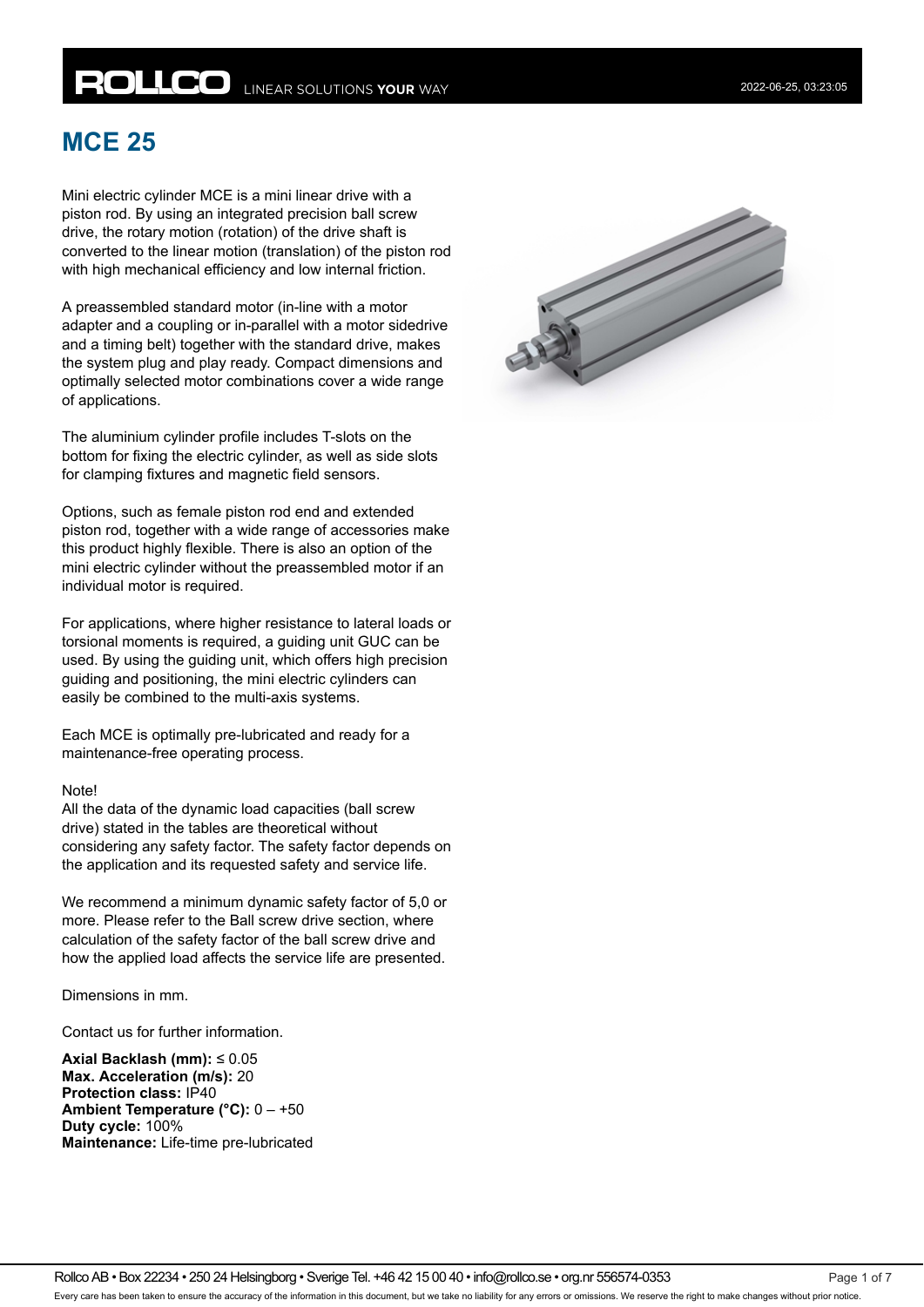



Rollco AB • Box 22234 • 250 24 Helsingborg • Sverige Tel. +46 42 15 00 40 • info@rollco.se • org.nr 556574-0353 Page 2 of 7 Every care has been taken to ensure the accuracy of the information in this document, but we take no liability for any errors or omissions. We reserve the right to make changes without prior notice.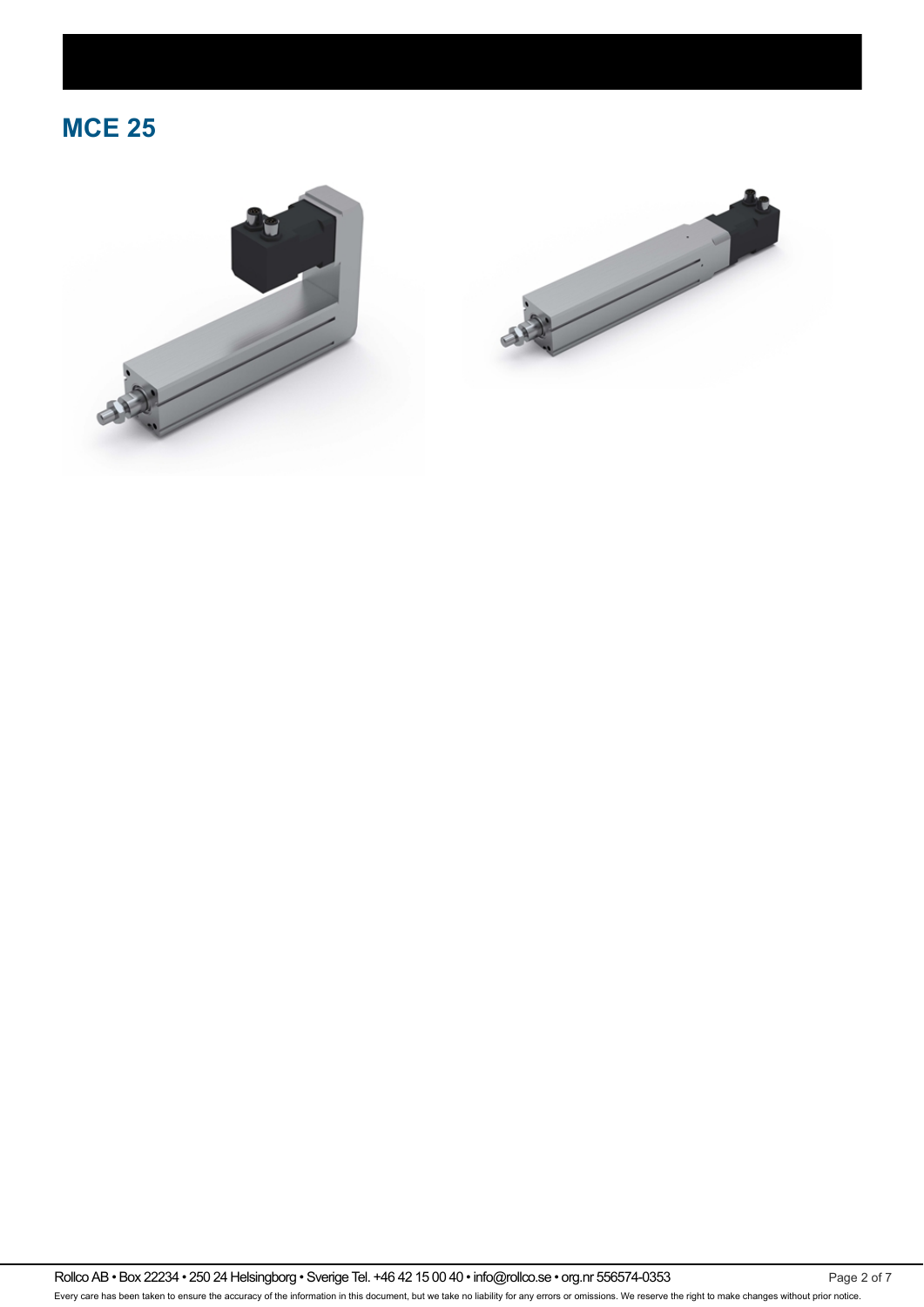# **Variant Data**

| <b>Designation</b>      | <b>Description</b>                                       | Ball screw (d x l) | Max. Drive Torque<br>$M_{p}$ (Nm) | <b>Max. Travel Speed</b><br>Vmax (m/s) | <b>Max. Rotational</b><br>Speed nmax (min <sup>-1</sup> )<br>(rev/min) |
|-------------------------|----------------------------------------------------------|--------------------|-----------------------------------|----------------------------------------|------------------------------------------------------------------------|
| MCE 25 - 6x2            | Without motor                                            | $6x2$ mm           | 0,06                              | 0,15                                   | 4500                                                                   |
| <b>MCE 25 - 6x6</b>     | Without motor                                            | $6x6$ mm           | 0,10                              | 0,45                                   | 4500                                                                   |
| MCE 25 - VK - 28 - 6x2  | With motor size 28<br>and motor adapter<br>VK            | $6x2$ mm           | $\blacksquare$                    | 0,10                                   | 3000                                                                   |
| MCE 25 - VK - 28 - 6x6  | With motor size 28<br>and motor adapter<br>VK.           | $6x6$ mm           |                                   | 0,30                                   | 3000                                                                   |
| MCE 25 - MSD - 28 - 6x2 | With motor size 28<br>and motor side drive<br><b>MSD</b> | $6x2$ mm           | $\overline{\phantom{0}}$          | 0,10                                   | 3000                                                                   |
| MCE 25 - MSD - 28 - 6x6 | With motor size 28<br>and motor side drive<br><b>MSD</b> | $6x6$ mm           | $\blacksquare$                    | 0,30                                   | 3000                                                                   |

| <b>Designation</b>      | <b>No Load Torque</b><br>$M0$ (Nm) | <b>Axial Dynamic</b><br><b>Load Capacity</b><br>Ca(N) | Max. angle of<br>piston rod<br>rotation | Max.<br><b>Repeatability</b><br>(mm) | Max.<br><b>Permissible</b><br><b>Axial Load Fpa</b><br>(N) | <b>Absolute stroke</b>                    |
|-------------------------|------------------------------------|-------------------------------------------------------|-----------------------------------------|--------------------------------------|------------------------------------------------------------|-------------------------------------------|
| MCE 25 - 6x2            | 0,02                               | 1900                                                  | $\leq \pm 1$ °                          | ±0.015                               | 170                                                        | 25, 50, 75, 100,<br>125, 150, 175,<br>200 |
| MCE 25 - 6x6            | 0,02                               | 1700                                                  | $\leq \pm 1$ °                          | ±0.015                               | 90                                                         | 25, 50, 75, 100,<br>125, 150, 175,<br>200 |
| MCE 25 - VK - 28 - 6x2  |                                    | 1900                                                  | $\leq \pm 1$ °                          | ±0.015                               | 170                                                        | 25, 50, 75, 100,<br>125, 150, 175,<br>200 |
| MCE 25 - VK - 28 - 6x6  |                                    | 1700                                                  | $\leq \pm 1$ °                          | ±0.015                               | 90                                                         | 25, 50, 75, 100,<br>125, 150, 175,<br>200 |
| MCE 25 - MSD - 28 - 6x2 |                                    | 1900                                                  | $\leq \pm 1$ $^{\circ}$                 | ±0.015                               | 170                                                        | 25, 50, 75, 100,<br>125, 150, 175,<br>200 |
| MCE 25 - MSD - 28 - 6x6 | $\overline{\phantom{a}}$           | 1700                                                  | $\leq \pm 1$ °                          | ±0.015                               | 90                                                         | 25, 50, 75, 100,<br>125, 150, 175,<br>200 |

| <b>Designation</b>      | <b>Max. Permissible</b><br><b>Payload Horizontal</b><br>$mph$ (kg) | <b>Max. Permissible</b><br><b>Payload Vertical</b><br>$mpv$ (kg) | <b>Max. Permissible</b><br><b>Radial Load on</b><br><b>Shaft Fpr (N)</b> | <b>Motor type</b> | Motor size (mm) |
|-------------------------|--------------------------------------------------------------------|------------------------------------------------------------------|--------------------------------------------------------------------------|-------------------|-----------------|
| MCE 25 - 6x2            | 57                                                                 | 14                                                               | 25                                                                       |                   |                 |
| <b>MCE 25 - 6x6</b>     | 30                                                                 |                                                                  | 25                                                                       |                   |                 |
| MCE 25 - VK - 28 - 6x2  | 57                                                                 | 14                                                               |                                                                          | Stepper           | 28              |
| MCE 25 - VK - 28 - 6x6  | 13                                                                 | 7,40                                                             |                                                                          | Stepper           | 28              |
| MCE 25 - MSD - 28 - 6x2 | 57                                                                 | 14                                                               |                                                                          | Stepper           | 28              |
| MCE 25 - MSD - 28 - 6x6 | 13                                                                 | 7,40                                                             |                                                                          | Stepper           | 28              |

Rollco AB • Box 22234 • 250 24 Helsingborg • Sverige Tel. +46 42 15 00 40 • info@rollco.se • org.nr 556574-0353 Page 3 of 7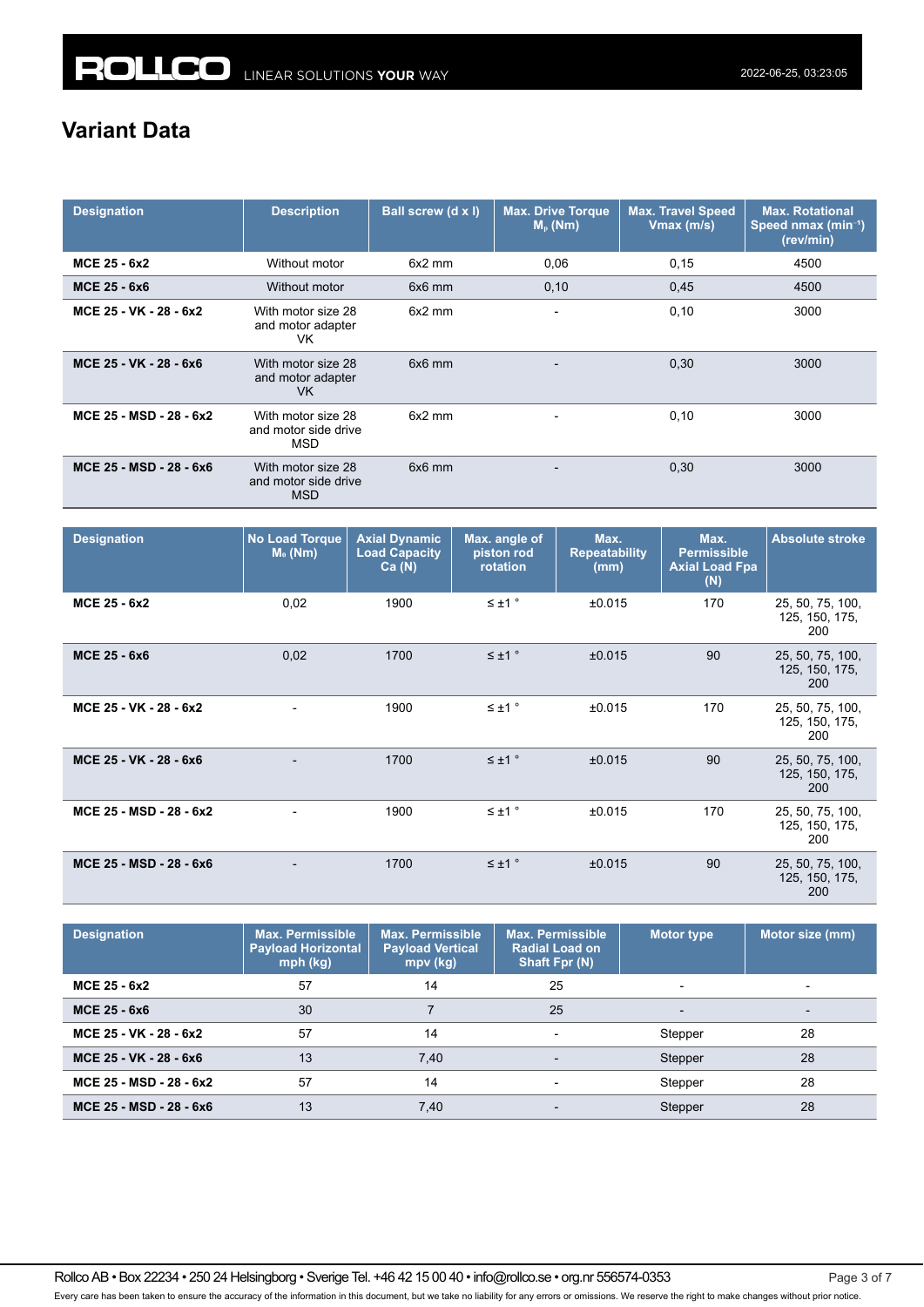# **Dimensions**



#### MCE with motor adapter VK



#### MCE with motor adapter VK



Rollco AB • Box 22234 • 250 24 Helsingborg • Sverige Tel. +46 42 15 00 40 • info@rollco.se • org.nr 556574-0353 Page 4 of 7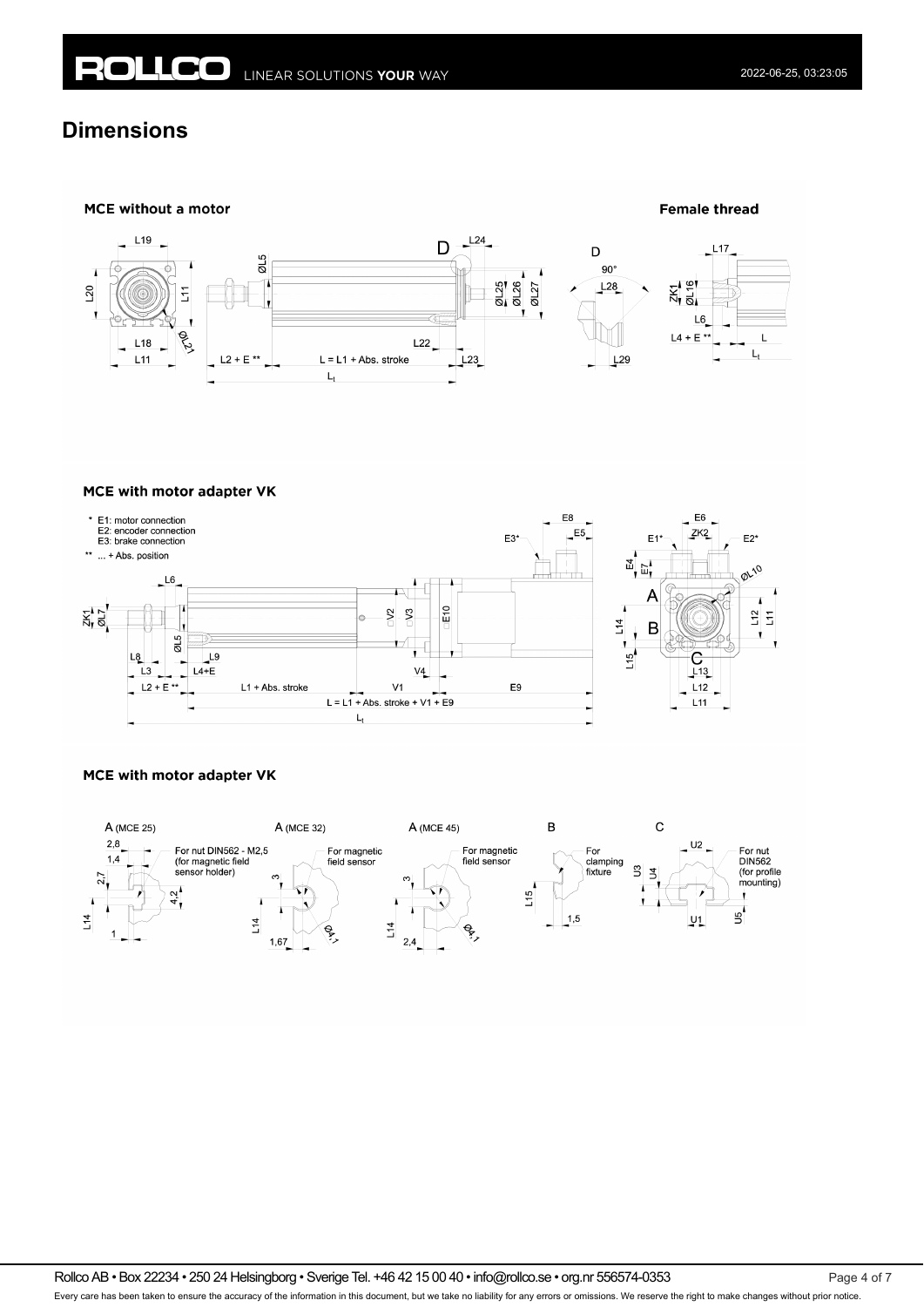# **Dimensions**

### MCE with motor side drive MSD





| <b>Designation</b>      | L1 | L <sub>2</sub> | L3 | L4 | L <sub>5</sub>   | L <sub>6</sub> | L7                   | L8   | ZK <sub>1</sub> |
|-------------------------|----|----------------|----|----|------------------|----------------|----------------------|------|-----------------|
| MCE 25 - 6x2            | 50 | 26             | 16 | 10 | Ø <sub>12</sub>  | 3.50           | $Ø$ M6 x 1           | 3.20 | 10              |
| <b>MCE 25 - 6x6</b>     | 50 | 26             | 16 | 10 | Ø <sub>12</sub>  | 3,50           | $Ø$ M6 x 1           | 3,20 | 10              |
| MCE 25 - VK - 28 - 6x2  | 50 | 26             | 16 | 10 | Ø <sub>12</sub>  | 3.50           | $\varnothing$ M6 x 1 | 3.20 | 10              |
| MCE 25 - VK - 28 - 6x6  | 50 | 26             | 16 | 10 | $\varnothing$ 12 | 3.50           | $Ø$ M6 x 1           | 3,20 | 10              |
| MCE 25 - MSD - 28 - 6x2 | 50 | 26             | 16 | 10 | Ø <sub>12</sub>  | 3.50           | $\varnothing$ M6 x 1 | 3.20 | 10              |
| MCE 25 - MSD - 28 - 6x6 | 50 | 26             | 16 | 10 | Ø <sub>12</sub>  | 3,50           | $Ø$ M6 x 1           | 3,20 | 10              |

| <b>Designation</b>                | ZK <sub>2</sub> | V <sub>1</sub> | V2                       | V <sub>3</sub> | V <sub>4</sub>           | L9 | L10                  | L <sub>11</sub> | L <sub>12</sub> | L13   |
|-----------------------------------|-----------------|----------------|--------------------------|----------------|--------------------------|----|----------------------|-----------------|-----------------|-------|
| MCE 25 - 6x2                      | 10              | $\blacksquare$ | $\overline{\phantom{a}}$ | -              | $\overline{\phantom{a}}$ | 8  | ØM2.5                | 25              | 21              | 13,50 |
| MCE 25 - 6x6                      | 10              | $\blacksquare$ |                          | -              | $\blacksquare$           | 8  | $Ø$ M <sub>2.5</sub> | 25              | 21              | 13,50 |
| MCE 25 - VK - 28 -<br>6x2         | 10              | 35             | 24.50                    | 28             | 5,50                     | 8  | ØM2.5                | 25              | 21              | 13,50 |
| MCE 25 - VK - 28 -<br>6x6         | 10              | 35             | 24,50                    | 28             | 5,50                     | 8  | ØM2.5                | 25              | 21              | 13,50 |
| MCE 25 - MSD - 28 -<br>6x2        | 10              | 35             | 24.50                    | 28             | 5,50                     | 8  | ØM2.5                | 25              | 21              | 13,50 |
| <b>MCE 25 - MSD - 28 -</b><br>6x6 | 10              | 35             | 24,50                    | 28             | 5,50                     | 8  | $\varnothing$ M2.5   | 25              | 21              | 13,50 |

| <b>Designation</b>         | L14   | L15  | L16 | L17 | L18 | L19 | L20 | L21                  | L22 | L23 |
|----------------------------|-------|------|-----|-----|-----|-----|-----|----------------------|-----|-----|
| MCE 25 - 6x2               | 19,25 | 4,40 | ØM4 | 8   | 19  | 17  | 18  | Ø M <sub>2.5</sub>   | 8   | 14  |
| MCE 25 - 6x6               | 19,25 | 4,40 | ØM4 | 8   | 19  | 17  | 18  | $Ø$ M <sub>2.5</sub> | 8   | 14  |
| MCE 25 - VK - 28 -<br>6x2  | 19,25 | 4,40 | ØM4 | 8   | 19  | 17  | 18  | $\varnothing$ M2.5   | 8   | 14  |
| MCE 25 - VK - 28 -<br>6x6  | 19,25 | 4,40 | ØM4 | 8   | 19  | 17  | 18  | $Ø$ M <sub>2.5</sub> | 8   | 14  |
| MCE 25 - MSD - 28 -<br>6x2 | 19.25 | 4,40 | ØM4 | 8   | 19  | 17  | 18  | $\varnothing$ M2.5   | 8   | 14  |
| MCE 25 - MSD - 28 -<br>6x6 | 19,25 | 4,40 | ØM4 | 8   | 19  | 17  | 18  | $Ø$ M <sub>2.5</sub> | 8   | 14  |

Rollco AB • Box 22234 • 250 24 Helsingborg • Sverige Tel. +46 42 15 00 40 • info@rollco.se • org.nr 556574-0353 Page 5 of 7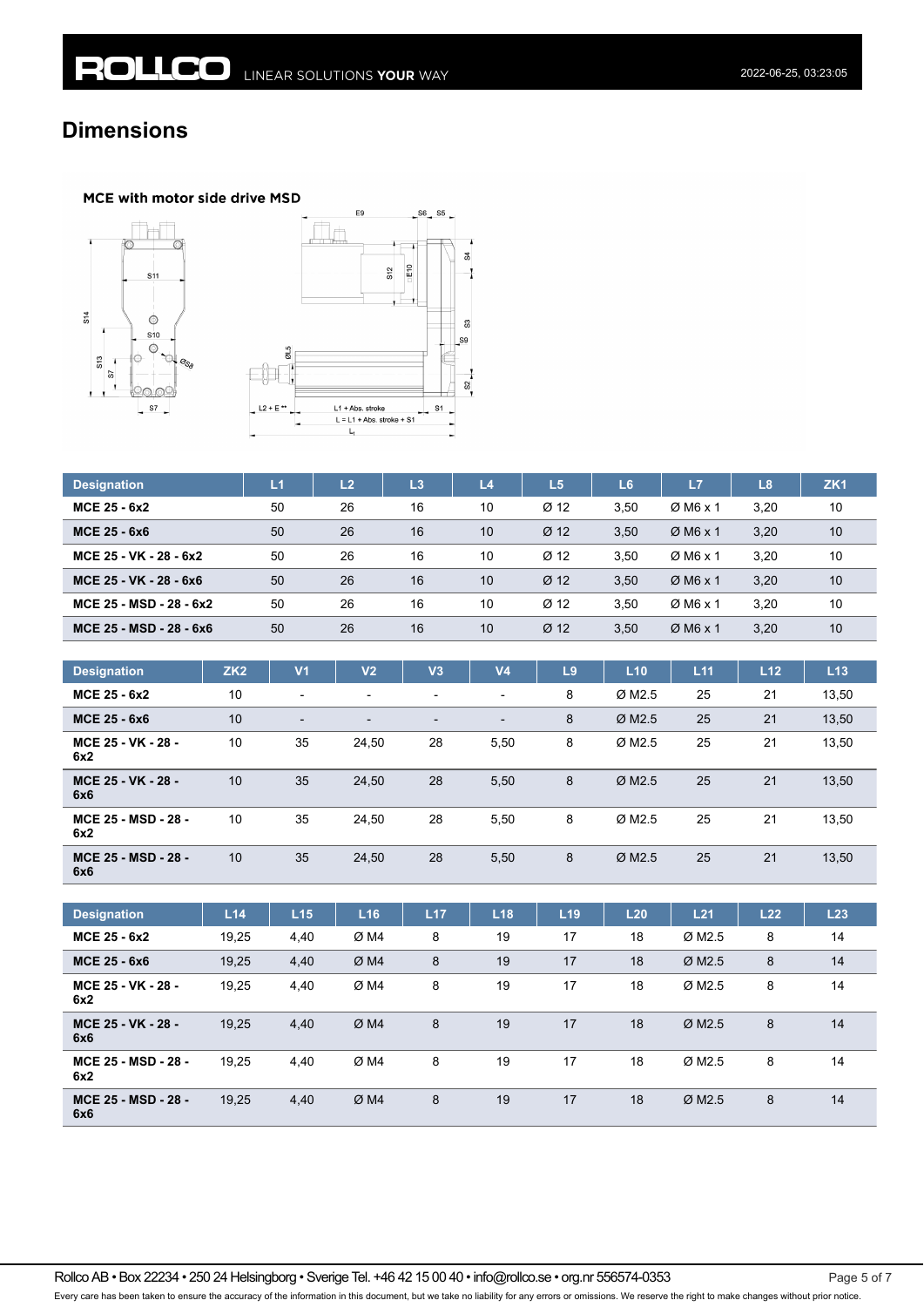| <b>Designation</b>         | L24            | L25                  | L26    | L27                   | L28  | L29  | U <sub>1</sub> | U <sub>2</sub> | U <sub>3</sub> | U4   |
|----------------------------|----------------|----------------------|--------|-----------------------|------|------|----------------|----------------|----------------|------|
| MCE 25 - 6x2               | ⇁              | $\varnothing$ 5 (h7) | Ø 17.6 | $Ø$ 20 (h7)           | 4,50 | 2,30 | 2,20           | 4,20           | 2,80           | 1,40 |
| MCE 25 - 6x6               | $\overline{7}$ | $\varnothing$ 5 (h7) | Ø 17.6 | $Ø$ 20 (h7)           | 4,50 | 2,30 | 2,20           | 4,20           | 2,80           | 1,40 |
| MCE 25 - VK - 28 -<br>6x2  | 7              | $\varnothing$ 5 (h7) | Ø 17.6 | Ø 20 (h7)             | 4,50 | 2,30 | 2,20           | 4,20           | 2,80           | 1,40 |
| MCE 25 - VK - 28 -<br>6x6  | 7              | $\varnothing$ 5 (h7) | Ø 17.6 | $Ø$ 20 (h7)           | 4,50 | 2,30 | 2,20           | 4,20           | 2,80           | 1,40 |
| MCE 25 - MSD - 28 -<br>6x2 | 7              | $\varnothing$ 5 (h7) | Ø 17.6 | $Ø$ 20 (h7)           | 4,50 | 2,30 | 2,20           | 4,20           | 2,80           | 1,40 |
| MCE 25 - MSD - 28 -<br>6x6 | $\overline{7}$ | $\varnothing$ 5 (h7) | Ø 17.6 | $\varnothing$ 20 (h7) | 4,50 | 2,30 | 2,20           | 4,20           | 2,80           | 1,40 |

**ROLLCO** LINEAR SOLUTIONS YOUR WAY

2022-06-25, 03:23:05

### **Dimensions**

| <b>Designation</b>         | U <sub>5</sub> | S <sub>1</sub>           | S <sub>2</sub>           | S <sub>3</sub>           | <b>S4</b>                | S <sub>5</sub>           | S <sub>6</sub>           | <b>S7</b>                | S <sub>8</sub>           | S <sub>9</sub>           |
|----------------------------|----------------|--------------------------|--------------------------|--------------------------|--------------------------|--------------------------|--------------------------|--------------------------|--------------------------|--------------------------|
| MCE 25 - 6x2               |                | $\overline{\phantom{0}}$ | -                        | $\overline{\phantom{a}}$ | $\overline{\phantom{a}}$ | $\overline{\phantom{a}}$ | $\overline{\phantom{a}}$ | $\overline{\phantom{0}}$ | $\overline{\phantom{0}}$ | $\overline{\phantom{0}}$ |
| MCE 25 - 6x6               |                | $\overline{\phantom{0}}$ | $\overline{\phantom{0}}$ | $\overline{\phantom{a}}$ | $\overline{\phantom{a}}$ | $\overline{\phantom{a}}$ | -                        | $\overline{\phantom{0}}$ | $\overline{\phantom{0}}$ |                          |
| MCE 25 - VK - 28 -<br>6x2  |                | 22                       | 12,50                    | 52.5 $(\pm$<br>0.5)      | 18,25                    | 19,50                    | 5,50                     | 18                       | ØM4                      | 6                        |
| MCE 25 - VK - 28 -<br>6x6  |                | 22                       | 12,50                    | 52.5 $(\pm$<br>0.5)      | 18,25                    | 19,50                    | 5,50                     | 18                       | ØM4                      | 6                        |
| MCE 25 - MSD - 28 -<br>6x2 |                | 22                       | 12,50                    | 52.5 $(\pm$<br>0.5)      | 18,25                    | 19,50                    | 5,50                     | 18                       | ØM4                      | 6                        |
| MCE 25 - MSD - 28 -<br>6x6 |                | 22                       | 12,50                    | 52.5 $(\pm$<br>0.5)      | 18,25                    | 19,50                    | 5,50                     | 18                       | ØM4                      | 6                        |

| <b>Designation</b>      | <b>S10</b>               | <b>S11</b>               | <b>S12</b>               | <b>S13</b>               | <b>S14</b>               |
|-------------------------|--------------------------|--------------------------|--------------------------|--------------------------|--------------------------|
| MCE 25 - 6x2            |                          | $\overline{\phantom{0}}$ | $\overline{\phantom{0}}$ | $\overline{\phantom{0}}$ |                          |
| <b>MCE 25 - 6x6</b>     | $\overline{\phantom{0}}$ | $\overline{\phantom{0}}$ | $\overline{\phantom{0}}$ | $\overline{\phantom{a}}$ | $\overline{\phantom{0}}$ |
| MCE 25 - VK - 28 - 6x2  | 24.50                    | 31.50                    | 34                       | 38.50                    | 83.25                    |
| MCE 25 - VK - 28 - 6x6  | 24,50                    | 31,50                    | 34                       | 38,50                    | 83,25                    |
| MCE 25 - MSD - 28 - 6x2 | 24.50                    | 31.50                    | 34                       | 38.50                    | 83.25                    |
| MCE 25 - MSD - 28 - 6x6 | 24,50                    | 31,50                    | 34                       | 38,50                    | 83,25                    |

Rollco AB • Box 22234 • 250 24 Helsingborg • Sverige Tel. +46 42 15 00 40 • info@rollco.se • org.nr 556574-0353 Page 6 of 7

Every care has been taken to ensure the accuracy of the information in this document, but we take no liability for any errors or omissions. We reserve the right to make changes without prior notice.